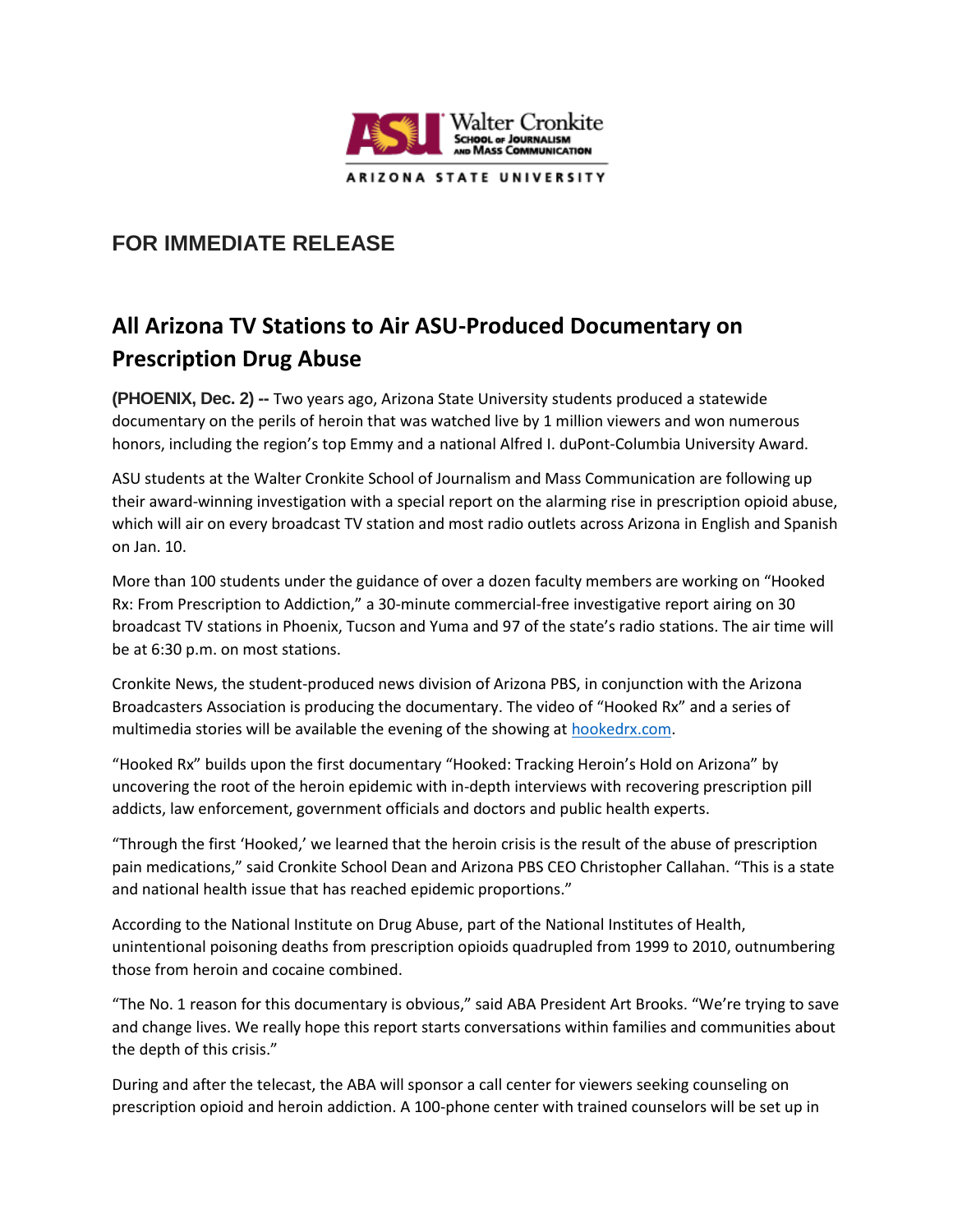the studios of Arizona PBS on the sixth floor of the Cronkite School on ASU's Downtown Phoenix campus.

Callahan said the Cronkite School is devoting a significant amount of its resources to "Hooked Rx," which started production in August on broadcast, digital and new media content under the leadership of Cronkite News Executive Editor Kevin Dale. Cronkite Professor of Practice Jacquee Petchel, a Pulitzer Prize-winning investigative journalist is spearheading the production of the documentary.

"You, your family, your loved ones, your children, your grandchildren, even your grandparents are all susceptible to this kind of addiction," Petchel said. "We are seeing addicts who are as young as 13 and others in their 40s or 50s whose addiction starts with some kind of injury or pain problem. This is clearly a life and death situation."

Cronkite News students also are producing more than a dozen digital stories from across the state under the direction of Dale, Southwest Borderlands Initiative Professor Angela Kocherga, who co-leads Cronkite News Borderlands, Christina Leonard, director of the Reynolds Business Reporting Bureau at Cronkite News, and Petchel.

Another Pulitzer winner, Knight Chair Steve Doig, is leading a team of students who are analyzing Arizona emergency department data on overdoses, as well as census demographics to pinpoint the patterns and hot spots of prescription drug abuse.

Students are building a special website for the content under the guidance of Rebecca Blatt, director of the Cronkite News Digital Production Bureau. Ethics and Excellence Professor of Practice Jessica Pucci is working with students to develop a social media campaign for the project.

The Cronkite New Media Innovation and Entrepreneurship Lab, directed by Retha Hill, former vice president of Black Entertainment Television and a digital media pioneer, and her students are creating 360-degree videos on the story of a recovering addict and another on the areas where teenagers might hide drugs in their rooms.

In the Cronkite Public Relations Lab, students are working with Cronkite Professor of Practice Mark Hass and faculty associates Sonia Bovio and Maddie Liseblad on a campaign to build awareness about opioid abuse. The PR Lab is partnering with the Arizona Governor's Office of Youth, Faith and Family, which aims to create a brighter future for youth and families in Arizona. Students in the PR Lab also are utilizing Thunderclap, an online "crowd-speaking" platform to rally individuals around the issue.

The Cronkite Public Insight Network Bureau, led by Professor of Practice Theresa Poulson, is deploying its network to locate sources not previously tapped by journalists.

In all, Petchel said students have traveled across the state, talking with more than 100 Arizonans. "Our students are producing real-time journalism that stretches them beyond their comfort zone," she said. "They are bringing a fresh perspective to a very important story."

Cronkite senior Sean Logan, who serves as chief videographer and director for "Hooked Rx," recently interviewed Arizona Gov. Doug Ducey for the documentary. Logan said it has been humbling and heartbreaking to hear how prescription drug abuse has taken its toll on individuals and families across the state.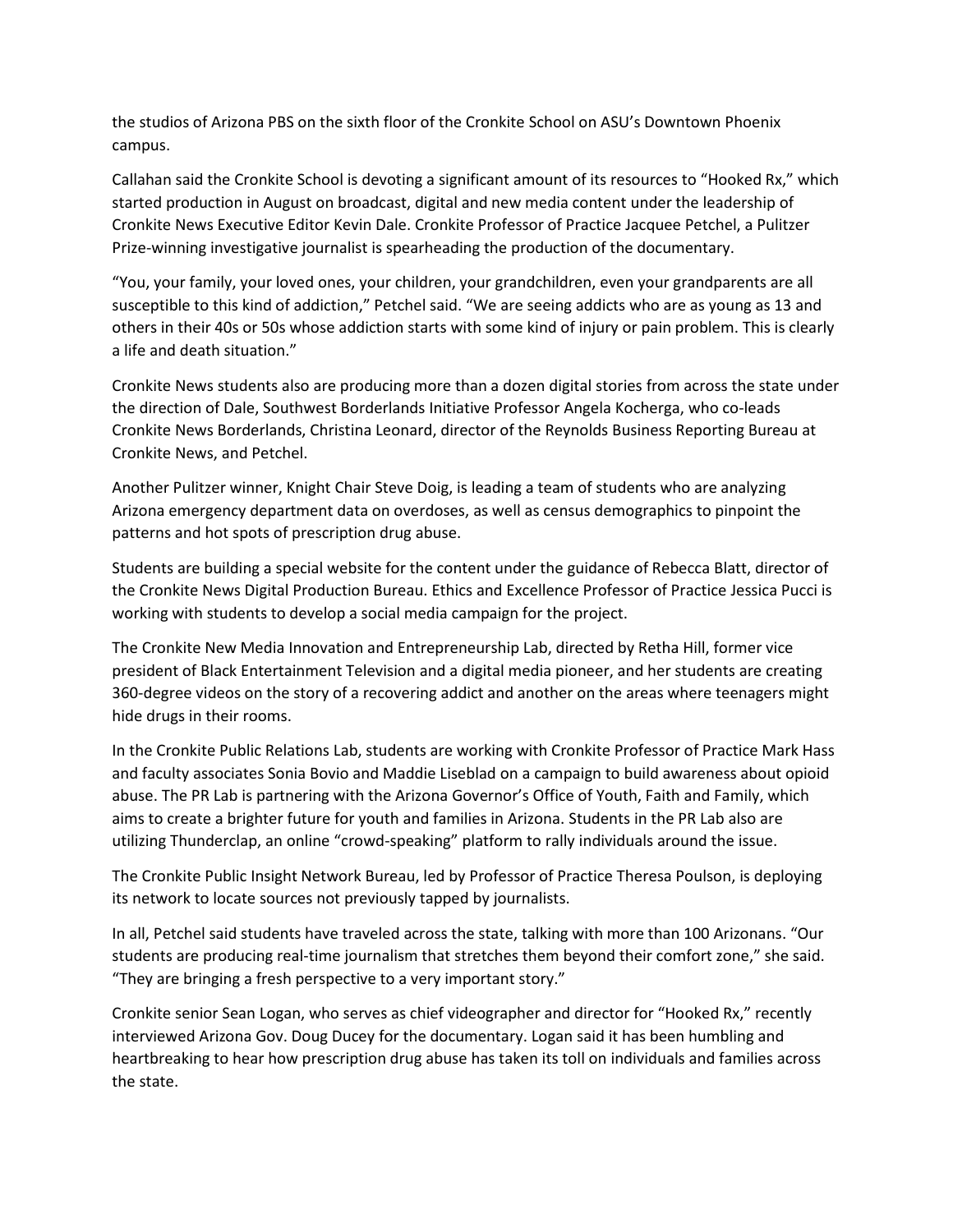"There needs to be more awareness about the prescription opioid epidemic in our state," Logan said. "I wish the public could sit in on the full interviews because it shows how big of a problem this actually is and how it affects so much of our population."

Logan was one of more than 70 students who worked on the groundbreaking "Hooked" documentary in fall 2014. Since airing, it has received numerous awards, including a duPont Award, which marked the first time a student project has won the award and just the third time in the then 74-year history of the contest that a Phoenix-based news operation has received the honor.

"Hooked" also received a prestigious Sigma Delta Chi Award from the Society of Professional Journalists and two of the region's top professional honors at the Rocky Mountain Emmy Awards: an Emmy in the category of "Societal Concerns – Program/Special" and the Governors' Award. It also took first place in video storytelling at the Arizona Press Club Awards.

Recently, "Hooked" won the National Association of Broadcasters Education Foundation's President's Special Award, a top honor from the NAB. The NAB also announced in September that it was launching a nationwide campaign to combat heroin and opioid addiction, in part as a result of the first "Hooked" documentary.

"We're still getting calls and emails about the first 'Hooked,'" said Brooks, who attended the NAB announcement in Washington, D.C. "They say it saved their son or daughter. It's great to see that it's still making an impact. We encourage Arizonans to once again tune in to watch 'Hooked Rx.'"

The TV stations committed to the simulcast include:

Phoenix DMA KAET-TV (PBS) KASW-TV (CW) KAZT-TV (IND) Prescott-Phoenix KKAX-TV (NBC) Kingman KNXV-TV (ABC) KPHO-TV (CBS) KPNX-TV (NBC) KSAZ-TV (FOX) KTAZ-TV (Telemundo: Channel 39.1 and TeleXitos 39.2) KTVK-TV (IND) KTVW-TV (UNIVISION) KUTP-TV (My45)